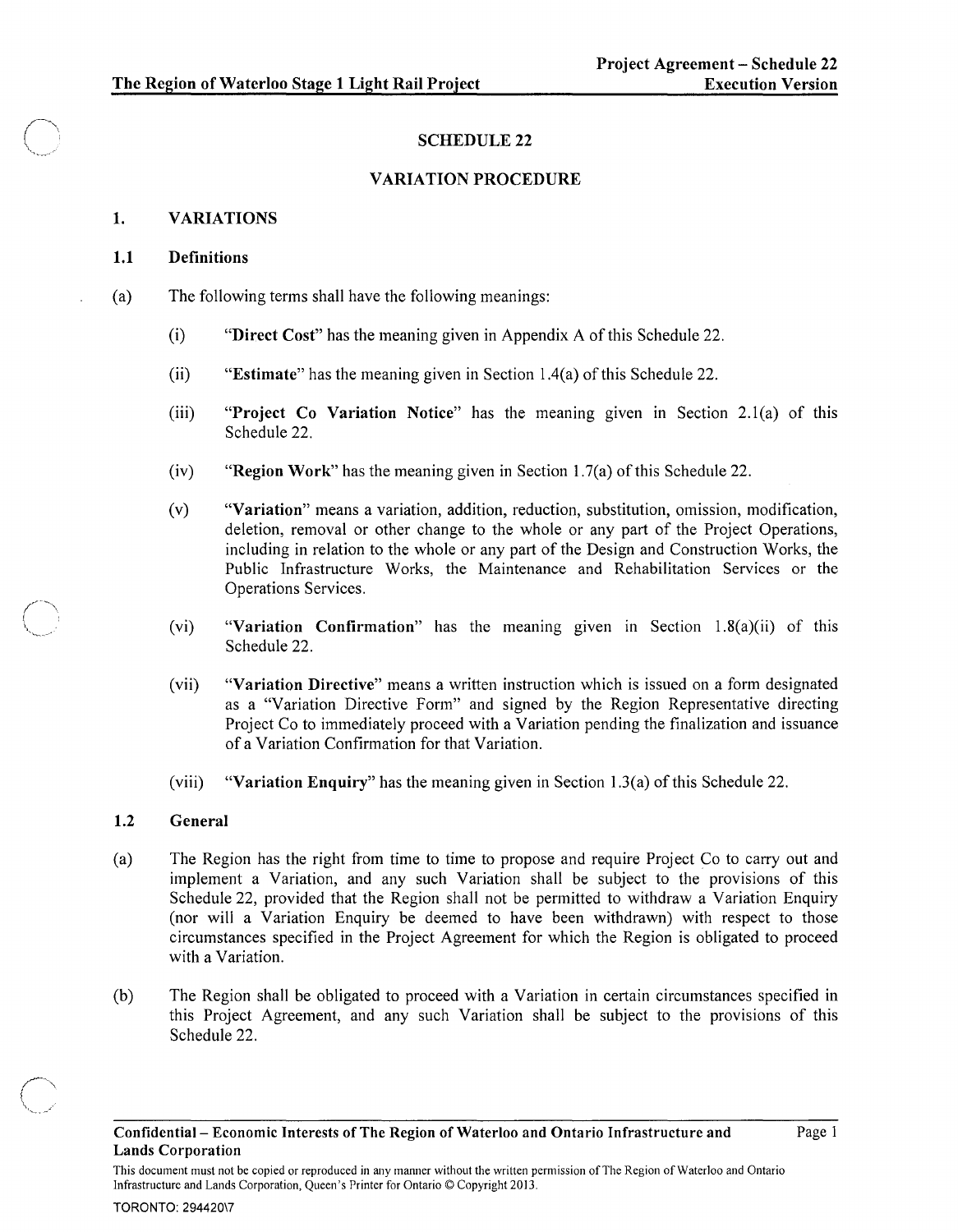(c) Project Co will not be entitled to any payment, compensation or extension of time for a Variation except to the extent provided in a Variation Confirmation or Variation Directive in accordance with this Schedule 22.

# 1.3 Variation Enquiry

- (a) If the Region proposes or is obligated pursuant to the terms of this Project Agreement or Applicable Law to initiate a Variation it shall deliver to Project Co a written notice of the proposed Variation (a "Variation Enquiry").
- (b) A Variation Enquiry shall:
	- (i) describe the proposed Variation with sufficient detail to enable Project Co to prepare a detailed Estimate;
	- (ii) in the event that the proposed Variation will require a Capital Expenditure, state whether the Region intends to pay for the Variation by way of lump sum payment or payments, adjustment to the Monthly Service Payments (and, if applicable, with a request for Project Co to obtain financing for all or part of the Variation), or a combination thereof; and
	- (iii) provide a preliminary indication of any provisions of this Project Agreement (including the Output Specifications and the Project Co Proposal Extracts) that will be affected by the proposed Variation, as well as the amendments to this Project Agreement (including the Output Specifications and the Project Co Proposal Extracts) that may be necessary to accommodate the Variation.

# 1.4 Delivery of Estimate

(a) As soon as practicable and in any event within 15 Business Days after receipt of a Variation Enquiry, or such longer period as the Parties agree acting reasonably, Project Co shall deliver its detailed breakdown, estimate and other information (an "Estimate") prepared in accordance with and meeting the requirements of Section 1.6.

# 1.5 Project Co Grounds for Objection

- (a) Project Co may only refuse to deliver an Estimate if Project Co can demonstrate to the Region's satisfaction, acting reasonably, within the period for delivery of an Estimate specified or agreed pursuant to Section 1.4(a), that:
	- (i) the implementation of the Variation would materially and adversely affect the health and safety of any person;
	- (ii) the implementation of the Variation would:
		- (A) infringe Applicable Law;

This document must not be copied or reproduced in any manner without the written permission of The Region of Waterloo and Ontario Infrastructure and Lands Corporation, Queen's Printer for Ontario © Copyright 2013.

 $\left\langle \begin{array}{c} \end{array} \right\rangle$ *\ .... , .... \_\_\_ J*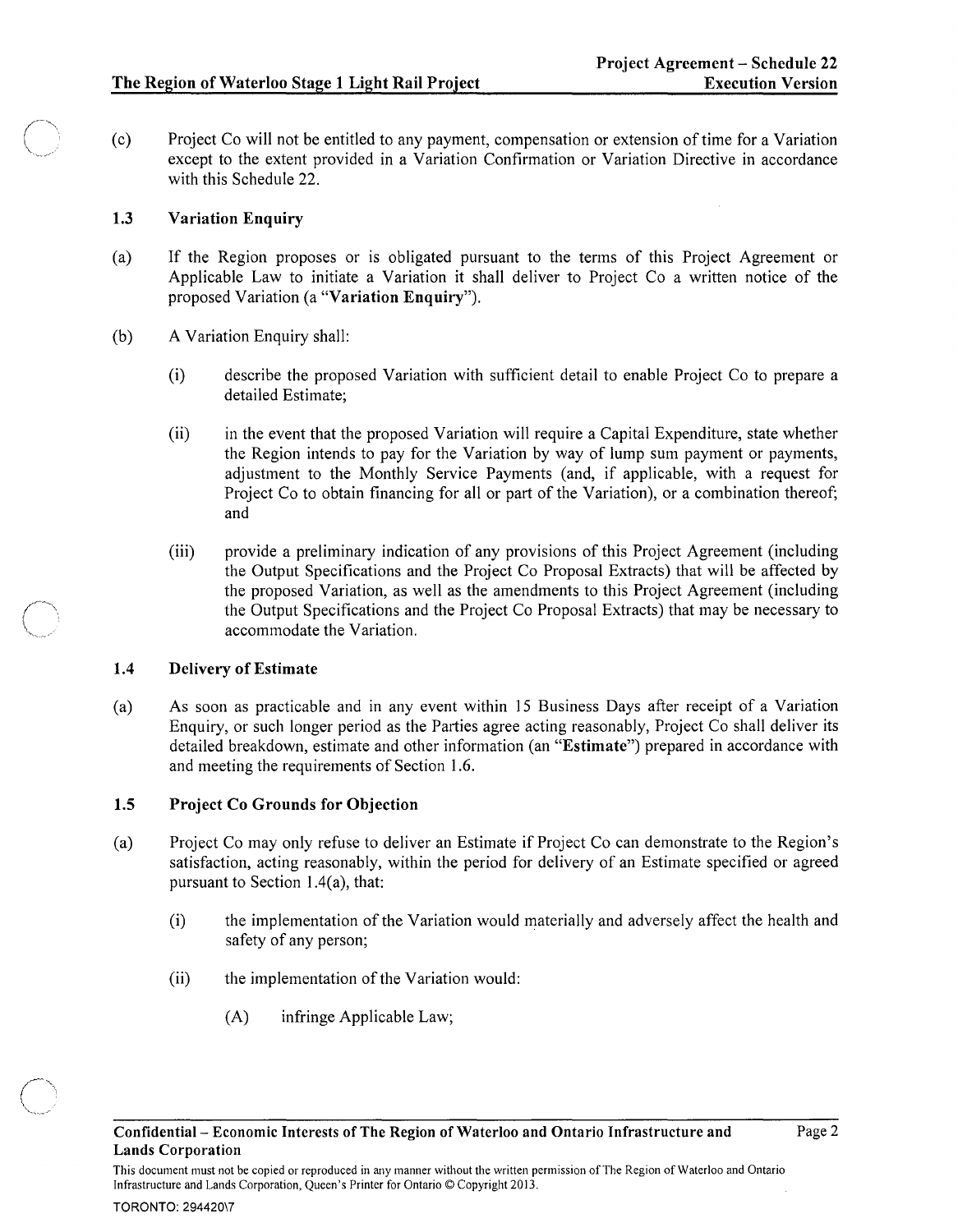- (B) cause to be revoked any of the existing Permits, Licences, Approvals and Agreements required by Project Co to perform the Project Operations, and any such Permit, Licence, Approval and Agreement is not, using commercially reasonable efforts, capable of amendment or renewal; or
- (C) require any new Permits, Licences, Approvals and Agreements for Project Co to perform the Project Operations, any of which will not, using commercially reasonable efforts by Project Co or the Region, as applicable, be obtainable;
- (iii) the proposed Variation would have a material and adverse effect on performance of the Project Operations (except those Project Operations which have been specified as requiring amendment in the Variation Enquiry) in a manner not compensated pursuant to this Schedule 22;
- (iv) the implementation of the Variation would be a departure from Good Industry Practice;
- (v) the Region does not have the legal power or capacity to require the Variation to be implemented or to do anything envisaged by this Schedule 22 in respect of or in connection with the Variation;
- (vi) the Variation would, if implemented, result in a change in the essential nature of the System or the Public Infrastructure, as applicable;
- (vii) the Variation Enquiry does not comply with the requirements of Section 1.3 (including a failure to include adequate information therein to enable Project Co to prepare an Estimate in respect thereof);
- (viii) in the case of a Variation relating to the Design and Construction Works or the Public Infrastructure Works, the time specified for commencement and/or completion of such Variation cannot be achieved by Project Co despite commercially reasonable efforts;
- (ix) in the case of a Variation relating to the Maintenance and Rehabilitation Services, the time specified for implementation of such Variation cannot be achieved by Project Co despite commercially reasonable efforts; or
- (x) in the case of a Variation relating to the Operations Services, the time specified for implementation cannot be achieved by Project Co despite commercially reasonable efforts.
- (b) If Project Co refuses to provide an Estimate on the grounds set out in Section l.S(a), Project Co shall, within the period for delivery of an Estimate specified or agreed pursuant to Section l.4(a), deliver to the Region a written notice specifying the grounds upon which Project Co rejects the Variation and the details thereof.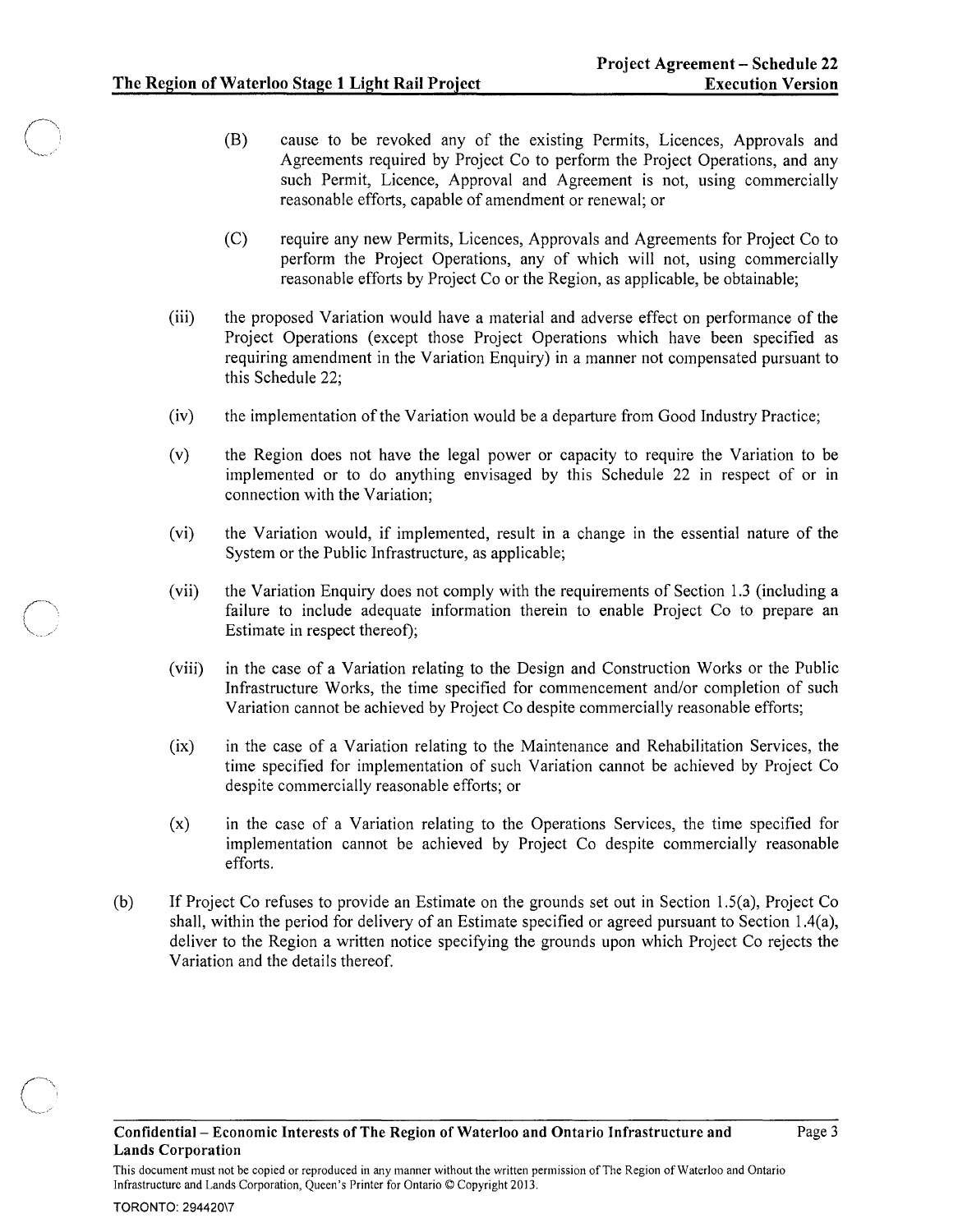# 1.6 Estimate Requirements

- (a) Unless the Region in a Variation Enquiry requires only specified limited information, each Estimate shall include the following information, sufficient to demonstrate to the Region's reasonable satisfaction:
	- (i) the steps Project Co will take to implement the Variation, in such detail as is reasonable and appropriate in the circumstances;
	- (ii) any impact on the Scheduled Substantial Completion Date, the Scheduled *OMSF/Test*  Track Readiness Date, the Scheduled Public Infrastructure Component Acceptance Date, and any other schedule impact on the provision of the System or the Public Infrastructure and completion of the Design and Construction Works and the Public Infrastructure Works (including for certainty, any impact of the proposed Variation after taking into consideration other Variations);
	- (iii) any impact on the performance of the Project Operations and any other impact on this Project Agreement (including for certainty, any impact of the proposed Variation after taking into consideration other Variations);
	- (iv) any impact on expected usage of utilities for the current Contract Year and subsequent Contract Years;
	- (v) any amendments to this Project Agreement (including Schedule 20 Payment Mechanism) or any Project Document required as a consequence of the Variation, the objective of such amendments being to ensure that (save for the obligation of the Region to make payments or altered payments in respect of the Variation) the Parties are in no better and no worse position in relation to the Project than they would have been in if the Variation had not been implemented and, in particular, that there will be no material adverse change to the risk profile of the Project as a result of the Variation;
	- (vi) any impact on the Direct Costs of Project Co and each Subcontractor, including:
		- (A) any Capital Expenditure that will be incurred, reduced or avoided and the impact on Project Co's cash flows from incurring, reducing or avoiding such costs (whether financed by Project Co or the Region); and
		- (B) any other costs that will be incurred, reduced or avoided and the impact on Project Co's cash flows from incurring, reducing or avoiding such costs;
	- (vii) either:
		- (A) a confirmation that the proposed Variation will not affect Project Co's existing financing or that Project Co's existing financing is adequate to implement the Variation; or

This document must not be copied or reproduced in any manner without the written permission of The Region of Waterloo and Ontario Infrastructure and Lands Corporation, Queen's Printer for Ontario © Copyright 20\3.

#### TORONTO: 294420\7

 $\angle$   $\sim$ .<br>م.<br>... ... .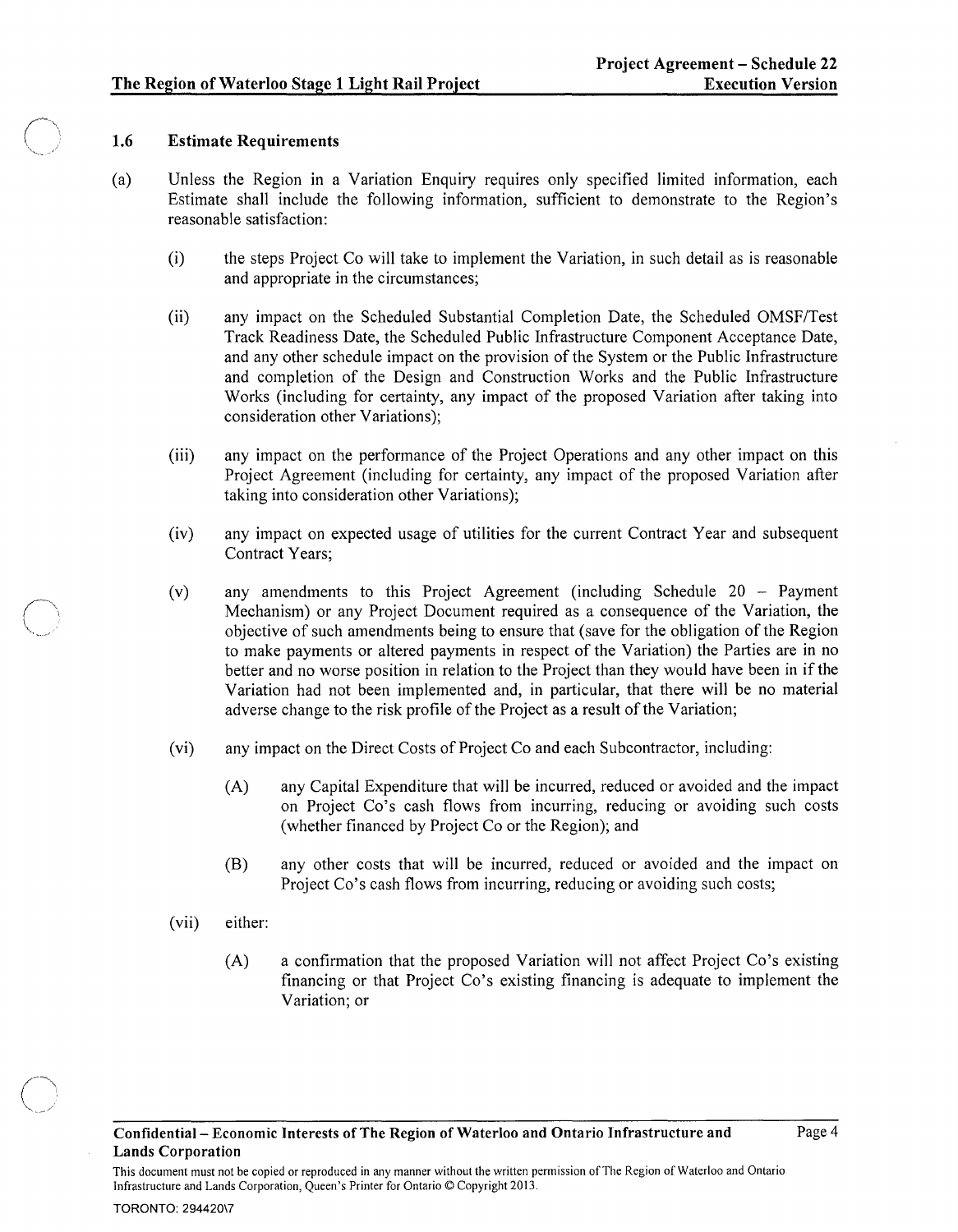- (B) if new or additional financing is required to implement the Variation, an indication as to the availability of such new or additional financing and the cost and terms of such new or additional financing;
- (viii) for the initial 5-year period following Financial Close only, Project Co's confirmation that the projected internal rate of return on any additional equity capital required to finance the Variation will be the Base Case Equity IRR;
- (ix) Project Co's preliminary indication of the potential increase or decrease, if any, of the Monthly Service Payments, with such amount calculated by reference to the relevant parts of the Financial Model to demonstrate the impact of the proposed Variation;
- (x) any Permits, Licences, Approvals and Agreements that must be obtained or amended for the Variation to be implemented, and the latest date by which Project Co must receive a Variation Confirmation and Project Co or the Region, as applicable, must obtain or amend such Permits, Licences, Approvals and Agreements for the Estimate to remain valid; and
- (xi) the proposed methods of certification of any construction or operational aspect of the Project Operations required by the Variation if not covered by the provisions of this Project Agreement,

in each case, together with such supporting information and justification as is reasonably required.

- (b) In preparing its Estimate, Project Co shall include sufficient information to demonstrate to the Region's satisfaction, acting reasonably, that:
	- (i) Project Co has used or has obliged each Subcontractor (or will oblige any Subcontractor not yet selected) to use commercially reasonable efforts, including the use of competitive quotes or tenders (if appropriate or required by Sections 1.6(c) and 1.6(e)), to minimize any increase in costs and to maximize any reduction in costs;
	- (ii) except as otherwise set out herein, all costs of Project Co and each Subcontractor are limited to Direct Costs;
	- (iii) Project Co, the Construction Contractor and the OM&R Contractor (or, as applicable, any Maintenance and Rehabilitation Contractor and any Operations Contractor) shall charge only the margins for overhead and profit as set out in Appendix B hereto (such margins each calculated on the basis of the applicable Direct Costs so that no margin of Project Co, the Construction Contractor or the OM&R Contractor (or, as applicable, any Maintenance and Rehabilitation Contractor and any Operations Contractor) is calculated on any other margin of Project Co, the Construction Contractor or the OM&R Contractor (or, as applicable, any Maintenance and Rehabilitation Contractor or any Operations Contractor), and no other margins or mark-ups;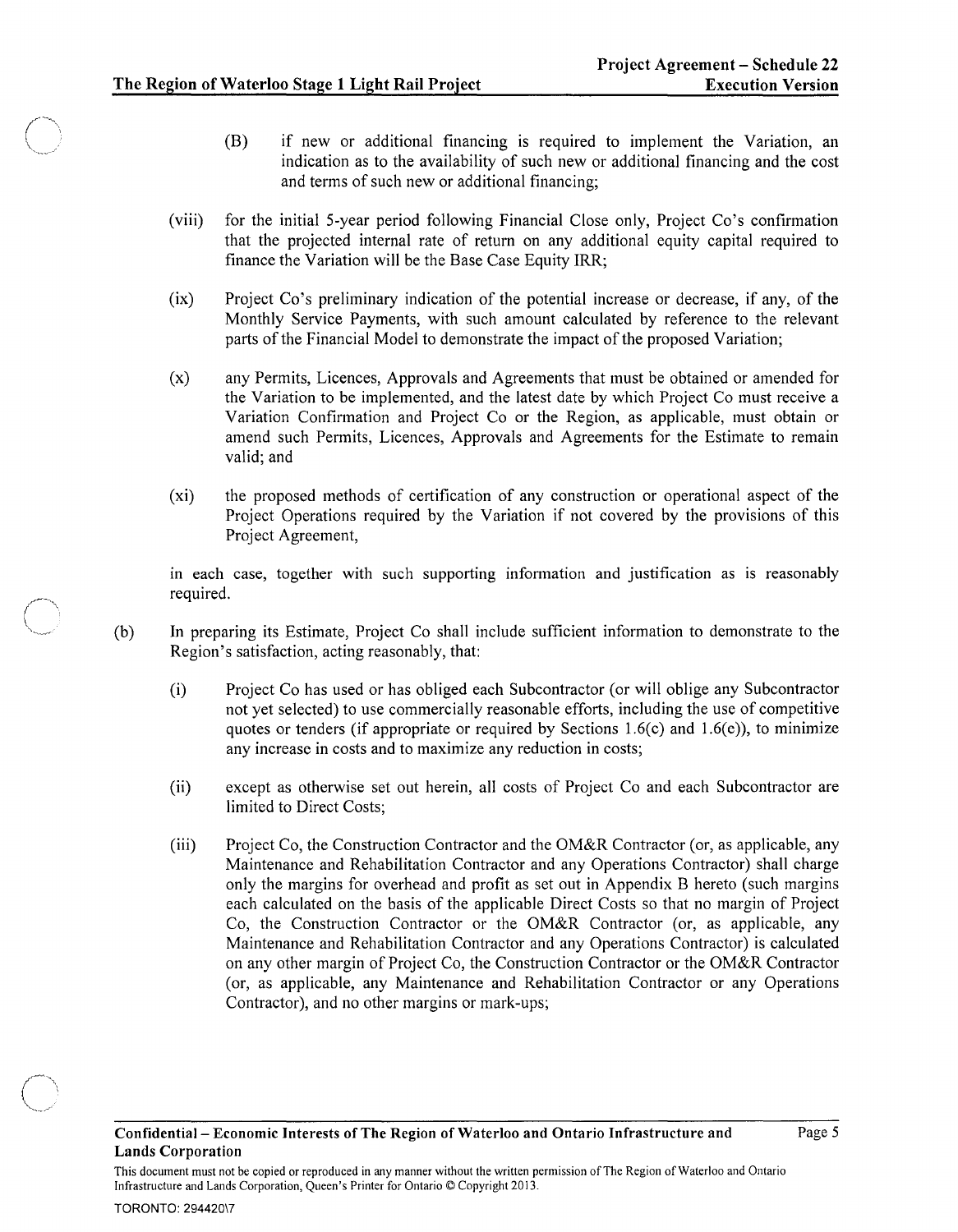- (iv) the margins for overheads and profit as set out in Appendix B hereto as applicable to Project Co's Direct Costs shall only be chargeable on Direct Costs of Project Co, such that Project Co shall not charge any margins on any amounts charged by the Construction Contractor or the OM&R Contractor (or, as applicable, any Maintenance and Rehabilitation Contractor and any Operations Contractor);
- (v) all costs of providing Project Operations, including Capital Expenditures, reflect:
	- (A) labour rates applying in the open market to providers of services similar to those required by the Variation;
	- (B) any and all changes in the Output Specifications arising out of the proposed Variation; and
	- (C) any and all changes in risk allocation;
- (vi) the full amount of any and all expenditures that have been reduced or avoided (including for any Capital Expenditure) and that all such expenditures, including all applicable margins for overhead and profit anticipated to be incurred but for the Variation, have been taken into account and applied in total to reduce the amount of all costs; and
- (vii) Project Co has mitigated or will mitigate the impact of the Variation, including on the Works Schedule, the performance of the Project Operations, the expected usage of utilities, and the Direct Costs to be incurred.
- (c) Project Co will use commercially reasonable efforts to obtain the best value for money when procuring any work, services, supplies, materials or equipment required by the Variation and will comply with all Good Industry Practice in relation to any such procurement, to a standard no less than Project Co would apply if all costs incurred were to its own account without recourse to the Region, including using commercially reasonable efforts to mitigate such costs.
- (d) As soon as practicable, and in any event not more than 15 Business Days after the Region receives an Estimate, Project Co and the Region shall discuss and seek to agree on the Estimate, including any amendments to the Estimate agreed to by the Parties.
- (e) If the Region would be required by Applicable Law or any policy applicable to the Region to competitively tender any contract in relation to the proposed Variation, the Region may require Project Co to seek and evaluate competitive tenders for the proposed Variation in accordance with such Applicable Law or policy.
- (f) The Region may modify a Variation Enquiry in writing at any time for any matter relating to the Estimate or the discussions in relation thereto, in which case Project Co shall, as soon as practicable and in any event not more than 10 Business Days after receipt of such modification, notify the Region in writing of any consequential changes to the Estimate.
- (g) If the Parties cannot agree on an Estimate pursuant to Section 1.6(d), then any Dispute will be determined in accordance with Schedule 27 - Dispute Resolution Procedure.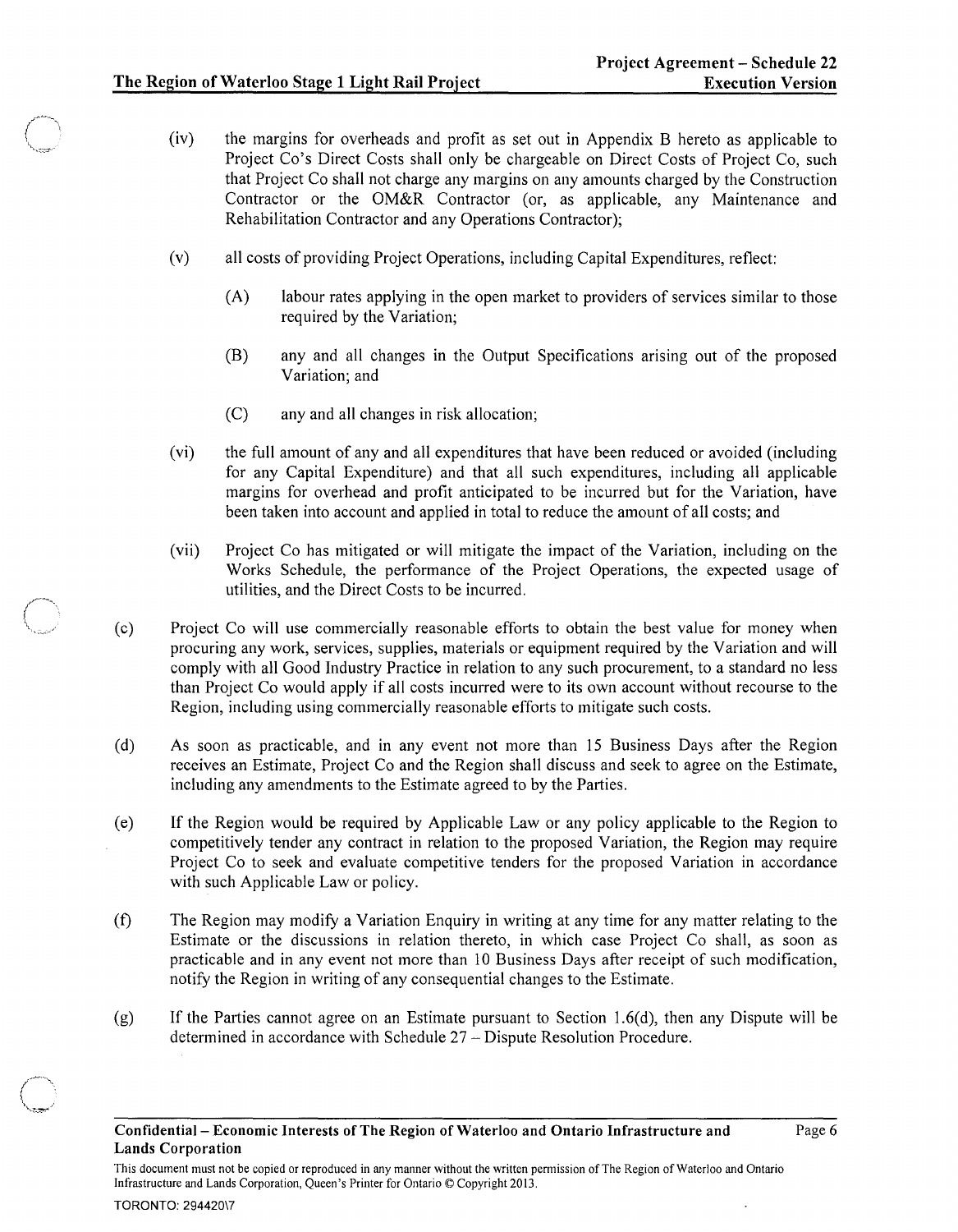# 1.7 The Region's Right to Perform

- (a) In respect of the entire System, after Substantial Completion, the Region shall have the right to perform the subject matter of a proposed Variation ("Region Work") itself, or through others contracting directly with the Region, without compensation to Project Co, except as specifically stated herein.
- (b) The Region shall indemnify and save Project Co harmless from and against any and all loss or expense which may be suffered, sustained or incurred by Project Co as a direct result of, in respect of, or arising out of the performance by the Region, or any third party, of Region Work, including, without limitation, any loss or expense related to any adverse impacts on the Project Operations.

# 1.8 Variation Confirmation

- (a) As soon as practicable, and in any event within 15 Business Days after the later of the date the Estimate was delivered and the date the Estimate was either agreed to or any Dispute in respect thereof was determined in accordance with Schedule 27 - Dispute Resolution Procedure, the Region shall either:
	- (i) subject to Section 1.2(b) and Section 1.8(e), withdraw the Variation Enquiry by written notice to Project Co; or
	- (ii) issue a written confirmation (the "Variation Confirmation") of the Estimate, including any agreed modifications thereto or any modifications resulting for the determination of a Dispute in respect thereof, which Variation Confirmation may be subject to Project Co obtaining financing pursuant to Section 1.9.
- (b) If the Region does not issue a Variation Confirmation within such 15 Business Days, then, subject to Sections 1.2(b) and 1.8(e), the Variation Enquiry shall be deemed to have been withdrawn.
- (c) Upon the Variation Confirmation being issued, and if applicable upon Project Co obtaining financing pursuant to Section 1.9:
	- (i) the Parties shall as soon as practicable thereafter do all acts and execute all documents to amend this Project Agreement necessary to implement the Variation, including in respect of any required extension of time and including provision for payment to Project Co as provided in Section 1.10;
	- (ii) Project Co shall implement the Variation as provided for in the Variation Confirmation, and subject to amendments pursuant to Section 1.8(c)(i), all provisions of this Project Agreement applicable to the Project Operations shall apply to the Project Operations as thereby changed and no additional claim with respect to the Variation or Variation Confirmation will be considered; and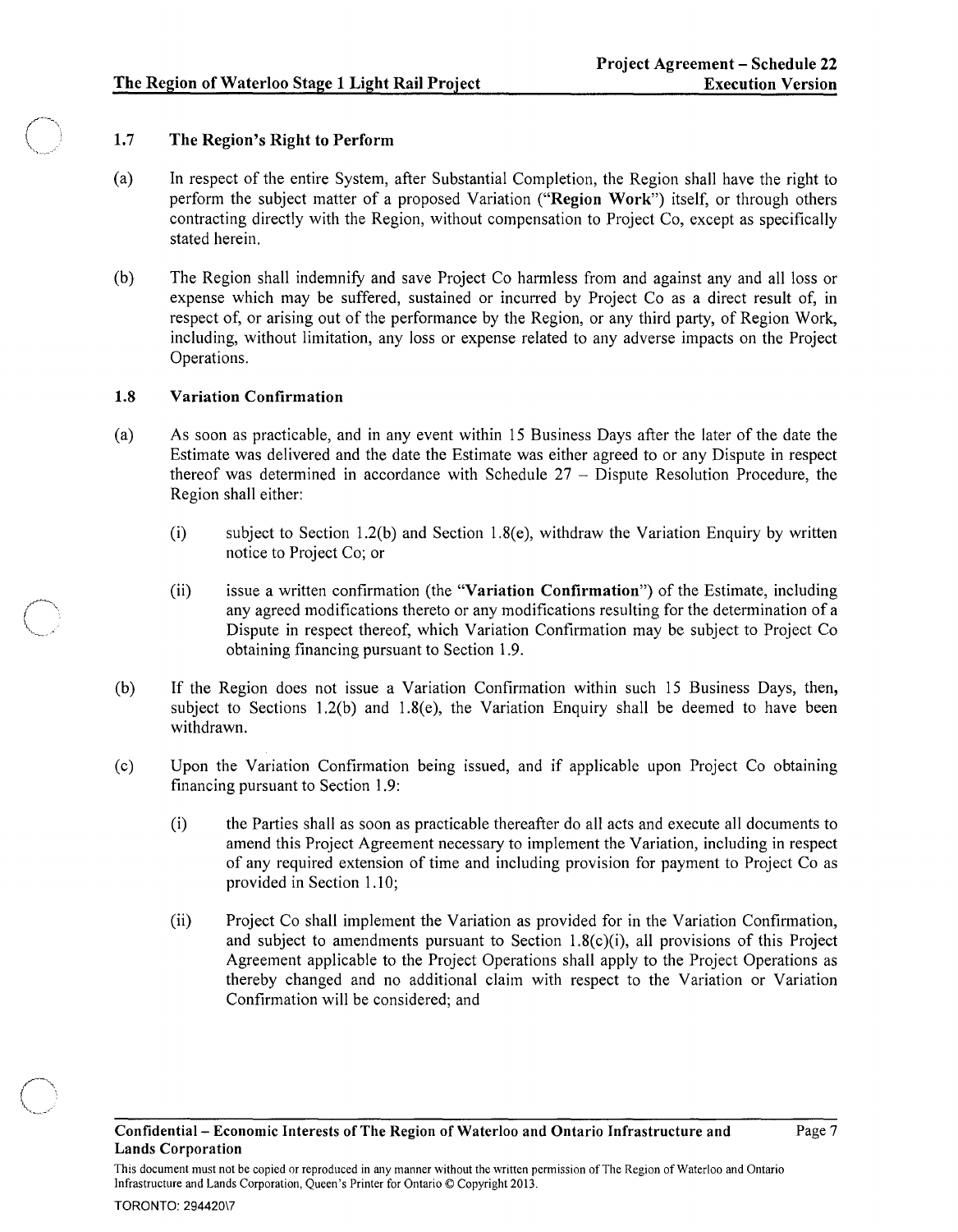- (iii) payment in relation to the Variation shall be as provided for in Section 1.10 and pursuant to any amendments pursuant to Section  $1.8(c)(i)$ .
- (d) If a Variation Confirmation is subject to Project Co obtaining financing pursuant to Section 1.9, then the Variation Confirmation shall not be effective until:
	- (i) Project Co obtains such financing acceptable to the Region in its sole discretion; or
	- (ii) the Region in its sole discretion waives such requirement.
- ( e) Except as hereinafter provided, until a Variation Confirmation has been issued:
	- (i) the determination of whether or not to proceed with a Variation shall at all times be at the Region's sole discretion, despite any Dispute or any other matter in relation to a Variation being referred to or determined in accordance with Schedule  $27 -$ Dispute Resolution Procedure; and
	- (ii) the Region may at any time withdraw a Variation Enquiry and, subject to Section 1.8(f), the Region shall not be obligated to Project Co in respect of a Variation until such time as the Region in its sole discretion issues a Variation Confirmation and, if applicable, Project Co has obtained the financing requested by the Region or the Region has waived such requirement,

provided that the Region may not withdraw (or be deemed to have withdrawn) a Variation Enquiry in circumstances where the Region is obligated pursuant to the terms of this Project Agreement to proceed with a Variation. In such circumstances (y) in respect of a Variation relating to Public Infrastructure Works only, the Region Engineer shall be employed to finalize those aspects of the Variation that relate to Public Infrastructure Works that constitute Region Engineer Determination Matters which cannot otherwise be agreed on in accordance with the terms of this Schedule 22, provided that the Region Engineer's determinations are not final and binding on the Parties and Region Engineer's determination in respect of same is subject to resolution pursuant to the Fast Track Process (subject to completing the steps in Sections 1 and 2 of Schedule 27 - Dispute Resolution Procedure); and (z) in respect of a Variation relating to Design and Construction Works, Schedule 27 - Dispute Resolution Procedure shall be employed to finalize any aspects of the Variation which cannot otherwise be agreed to in accordance with the terms of this Schedule 22.

(f) If a Variation Confirmation is not issued for any Variation Enquiry in respect of which Project Co has used commercially reasonable efforts to produce a fair and accurate Estimate, the Region shall reimburse Project Co for all Direct Costs reasonably and properly incurred by Project Co in connection with preparing the Estimate.

#### 1.9 Financing

(a) If Project Co in its Estimate confirms that existing financing is not available to pay for the proposed Variation and if the Region requests Project Co to obtain financing for a Variation, then a Variation Confirmation may be issued subject to Project Co obtaining financing. In such event,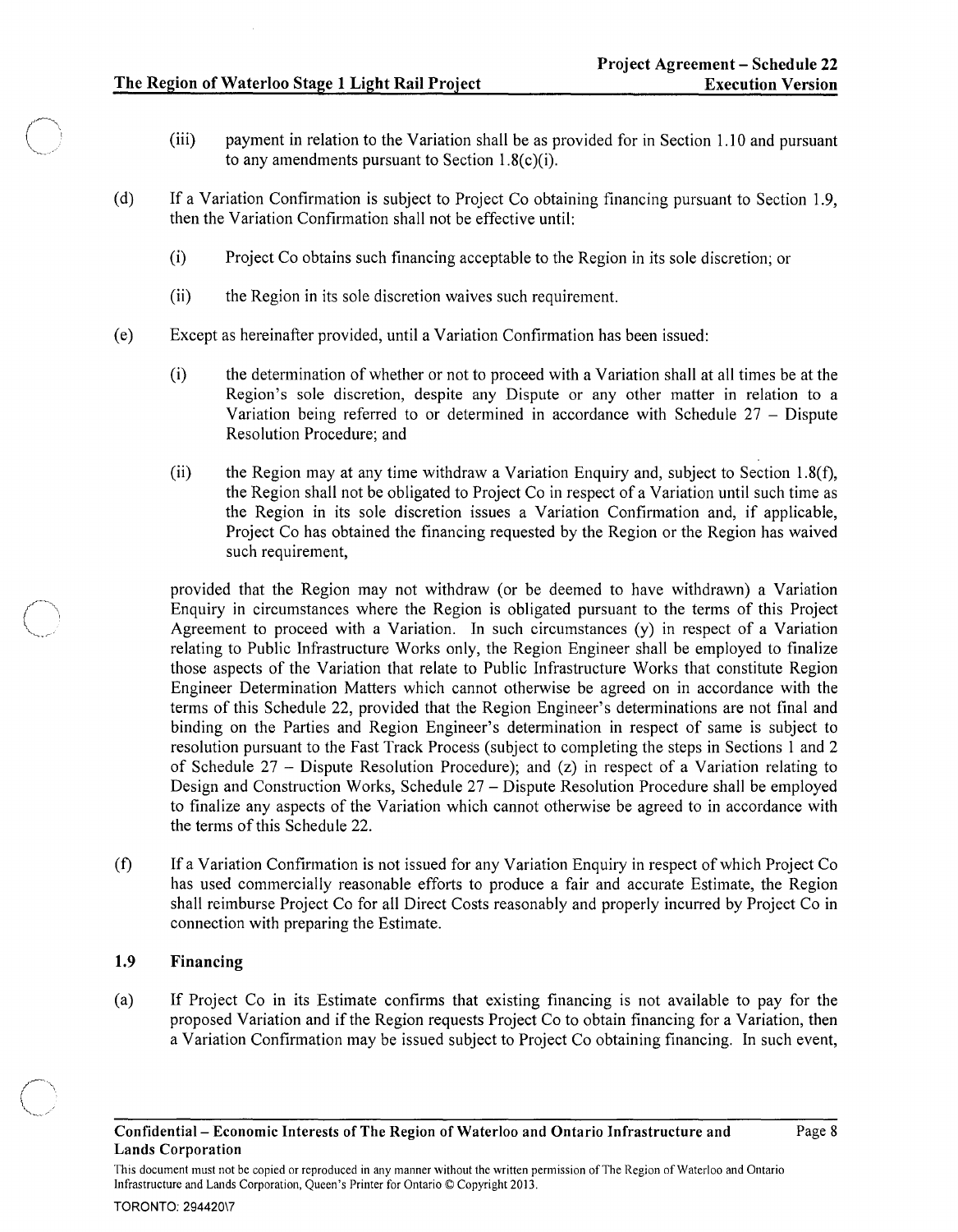Project Co shall use commercially reasonable efforts to obtain the requested financing on terms satisfactory to Project Co, the Lenders and the Region, provided that, prior to the Substantial Completion Date, Project Co shall not be required to seek financing from any source other than the Lenders.

- (b) If Project Co has used commercially reasonable efforts to obtain the requested financing but has been unable to obtain an offer of financing on terms reasonably satisfactory to Project Co and the Region within 60 days of the date that the Region issues the Variation Confirmation, then Project Co shall have no further obligation to obtain financing for the Variation and any Variation Confirmation subject to financing shall no longer have any effect unless the Region, in its sole discretion, waives the requirement for financing or unless the Region is obligated to proceed with the Variation pursuant to the terms of this Project Agreement.
- (c) If Project Co obtains an offer of financing on terms reasonably satisfactory to Project Co, Project Co shall provide the Region with details of such financing, and the Region shall, in its sole discretion, determine whether Project Co should proceed with such financing. If the Region determines that Project Co should not proceed with such financing, then Project Co shall have no further obligation to obtain financing for the Variation and any Variation Confirmation subject to financing shall no longer have any effect unless the Region, in its sole discretion, waives the requirement for financing or unless the Region is obligated to proceed with the Variation pursuant to the terms of this Project Agreement.
- (d) The Region may at any time withdraw the requirement for Project Co to use commercially reasonable efforts to obtain financing, after which Project Co shall have no further obligation to obtain financing for the Variation and any Variation Confirmation subject to financing shall no longer have any effect unless the Region in its sole discretion waives the requirement for financing or unless the Region is obligated to proceed with the Variation pursuant to the terms of this Project Agreement.
- (e) If the Region waives the requirement for financing or if Project Co has no further obligation to obtain financing for the Variation pursuant to Sections 1.9(b), 1.9(c) or 1.9(d), then Project Co shall proceed with the Variation as set out in the Variation Confirmation and the Region shall pay for the Variation as provided for in Section 1.10(a)(ii).

# 1.10 Payment

- (a) If a Variation Confirmation has been issued and is not subject to financing, or if the requirement for financing has been satisfied by Project Co or has been waived by the Region, a price adjustment for the Variation, as set out in the Estimate and as adjusted and confirmed by the Variation Confirmation, shall be made as follows:
	- (i) the Milestone Payments and/or Monthly Service Payments shall be adjusted as set out in the Variation Confirmation; and
	- (ii) payment for Capital Expenditures as set out in the Variation Confirmation and not financed by Project Co shall be paid as follows: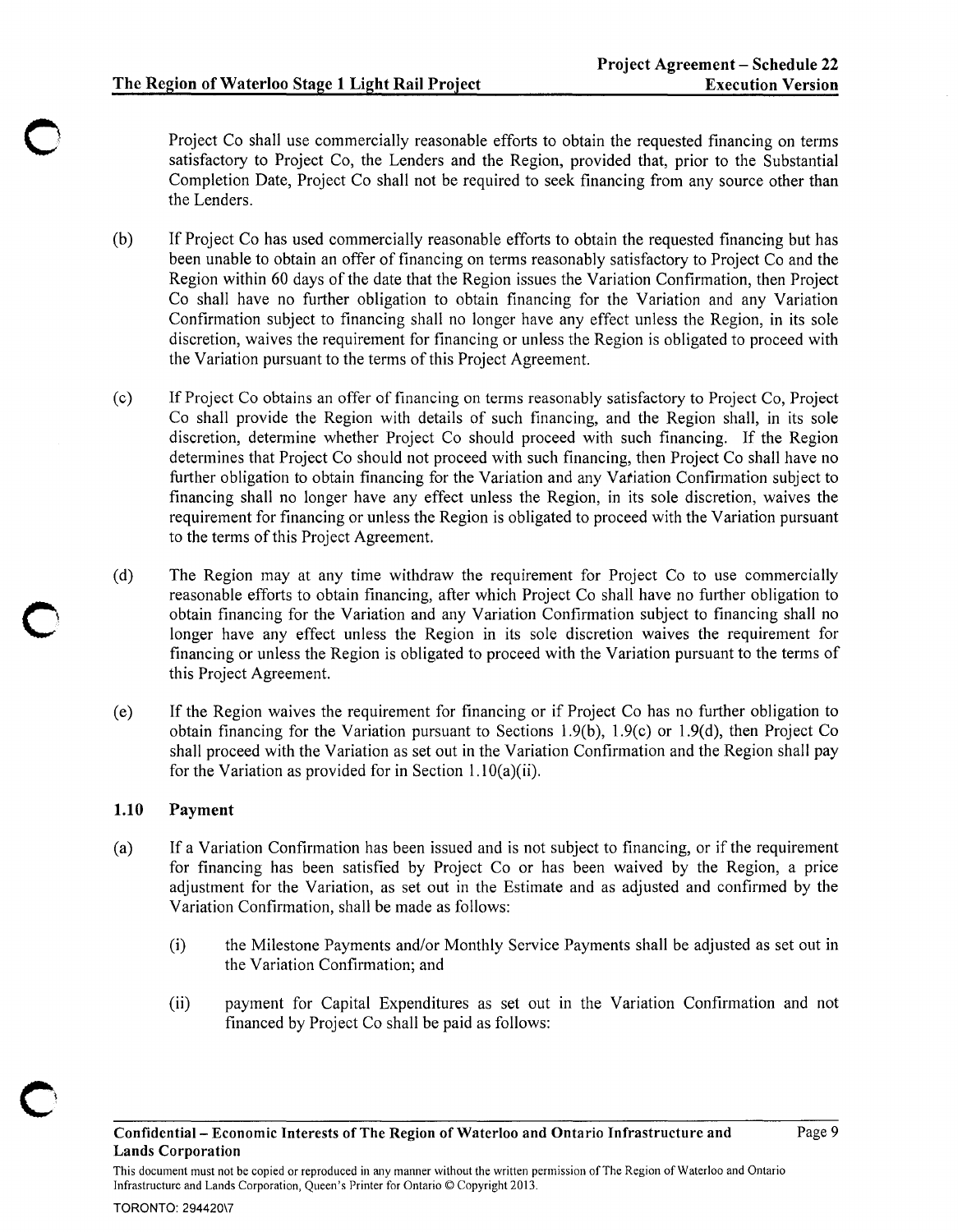- (A) the Region shall pay such Capital Expenditures in lump sum payments based on a payment schedule agreed by the Region and Project Co, acting reasonably, to reflect the amount and timing of the Capital Expenditures to be incurred by Project Co in carrying out the Variation to the extent borne by the Region; and
- (B) where payment for part of the Variation reflects the carrying out of, or specific progress towards, an element within the Variation, Project Co shall provide satisfactory evidence confirming that the part of the Variation corresponding to each occasion when payment is due under the payment schedule has been duly carried out.

In the event the Region and Project Co fail to agree as to the terms of the payment schedule, the payment schedule shall be determined (y) in respect of a Variation relating to Public Infrastructure Works, by the Region Engineer, which determination may be subject to resolution pursuant to the Fast Track Process (subject to completing the steps in Sections 1 and 2 of Schedule 27 – Dispute Resolution Procedure); and (z) in respect of a Variation relating to Design and Construction Works, in accordance with Schedule 27 - Dispute Resolution Procedure; provided that, where all or any part of the Variation is being carried out by a third party under a contract with Project Co, subject to the terms of any contract between Project Co and that third party in relation to the implementation of the Variation having been approved by the Region (such approval not to be unreasonably withheld or delayed), the process under Schedule  $27 -$ Dispute Resolution Procedure shall determine a payment schedule which would enable Project Co to be funded by the Region in time to make payments to that third party in accordance with its contract with Project Co.

- (b) The Region shall make payment to Project Co within 20 Business Days of receipt by the Region of invoices presented to the Region in accordance with the agreed payment schedule accompanied (where applicable) by the relevant evidence that the relevant part of the Variation has been carried out.
- (c) Payments by the Region in respect of a Variation shall be subject to applicable holdback provisions of the *Construction Lien Act* (Ontario), as applicable.
- (d) Project Co shall not be entitled to any amount in excess of the amount of the Estimate confirmed in the Variation Confirmation.
- (e) Upon request by Project Co, the Region shall provide to Project Co copies of any consent or approval issued by the Region in connection with a proposed Variation.

# 1.11 Reduction in Project Operations

(a) If a Variation involves any reduction in Project Operations which results in savings in Direct Costs to Project Co, such savings shall result in a reduction in the compensation payable to Project Co under this Project Agreement in an amount equal to such reduction in Direct Costs, and Project Co shall compensate the Region by way of a reduction in the Monthly Service Payments.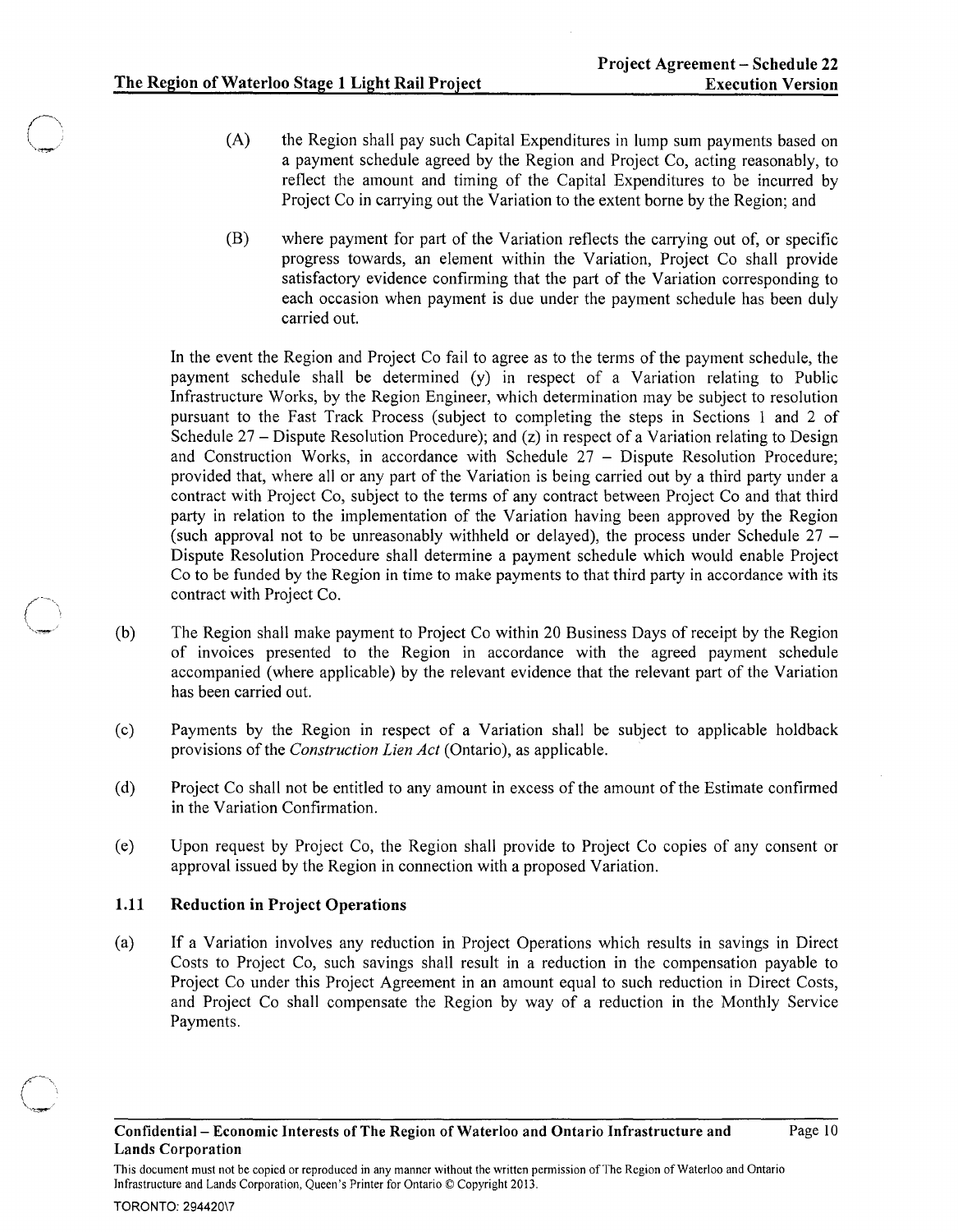# 1.12 Variation Directive

- (a) If an Estimate is not promptly agreed upon by the Region and Project Co or if there is a Dispute in relation thereto or if the Region, in its sole discretion, requires a Variation to be implemented prior to issuing a Variation Confirmation, then the Region may issue a Variation Directive and, following receipt of the Variation Directive:
	- (i) Project Co shall promptly proceed with the Variation;
	- (ii) the determination of the valuation and time extensions, if any, required in connection with such Variation, shall be made as soon as reasonably possible after commencement of the implementation of the Variation; and
	- (iii) pending final determination of the valuation and time extensions, if any, required in connection with such Variation, the Independent Certifier (if such Variation is in respect of matters prior to Final Completion and does not constitute a Region Engineer Determination Matter), the Region Engineer (if such Variation is in respect of a Region Engineer Determination Matter) or the Region Representative, as applicable and, in each case, acting reasonably, shall determine the valuation in accordance with Appendices A and B hereto, with any Dispute to be determined in accordance with Schedule  $27 -$ Dispute Resolution Procedure,

provided that, the Region shall fund all Variations implemented by way of a Variation Directive as provided for in Section  $1.10(a)(ii)$ .

#### 2. PROJECT CO VARIATIONS

# 2.1 General

(a) Project Co shall deliver to the Region a written notice (a "Project Co Variation Notice") for each Variation proposed by Project Co.

# 2.2 Project Co Variation Notice

- (a) A Project Co Variation Notice shall:
	- (i) set out details of the proposed Variation In sufficient detail to enable the Region to evaluate it in full;
	- (ii) specify Project Co's reasons for proposing the Variation;
	- (iii) indicate all reasonably foreseeable implications of the Variation, including whether there are any costs or cost savings to the Region, and whether an adjustment to the Monthly Service Payments is required; and
	- (iv) indicate the latest date by which a Variation Enquiry must be issued.

This document must not be copied or reproduced in any manner without the written permission of The Region of Waterloo and Ontario Infrastructure and Lands Corporation, Queen's Printer for Ontario © Copyright 2013.

#### TORONTO: 294420\7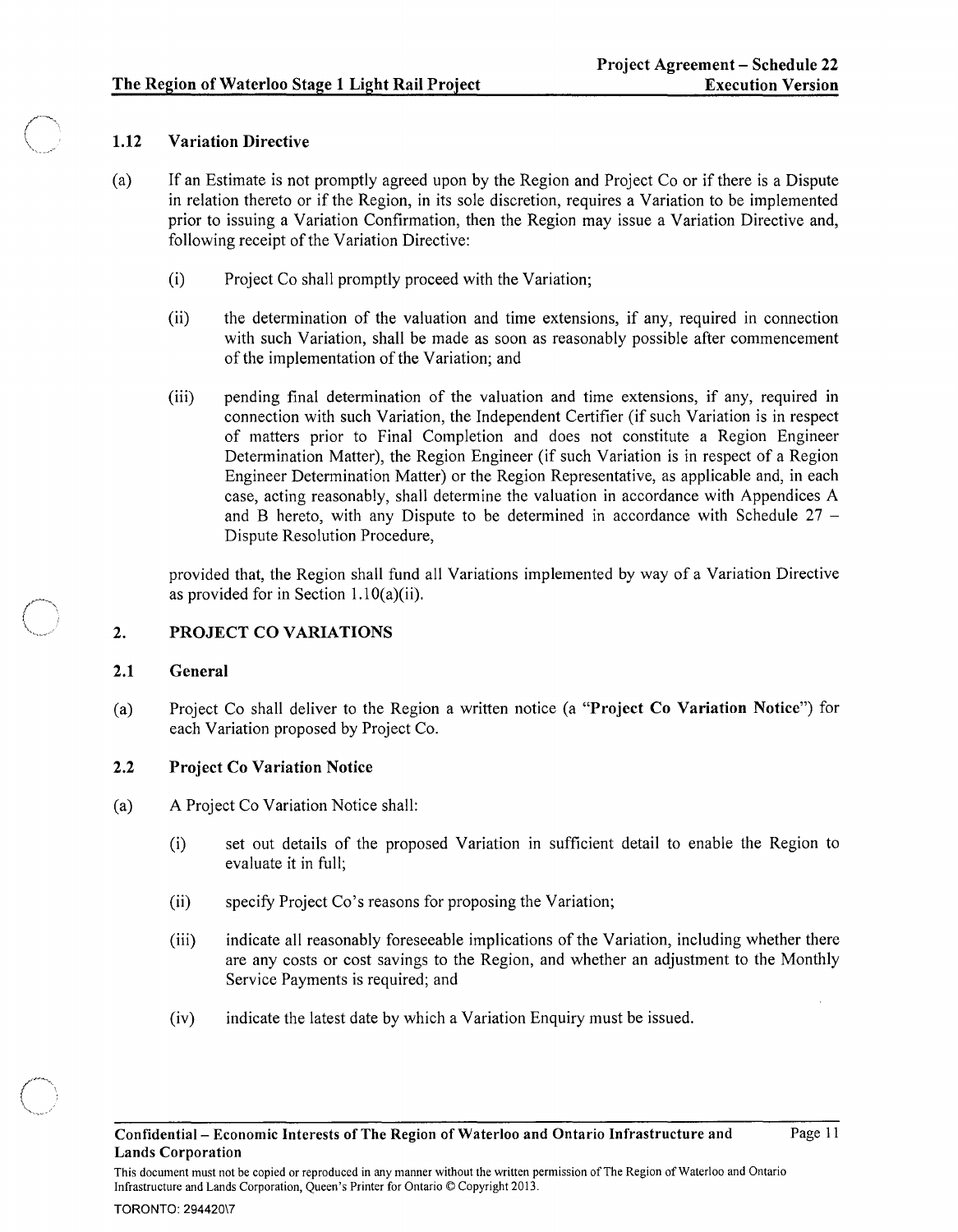(b) If the Region, in its sole discretion, elects to consider the Variation proposed by Project Co, the Region may issue to Project Co a Variation Enquiry and the procedure set out in Section 1 will apply.

# 3. SMALL WORKS

# 3.1 General

- (a) After the Substantial Completion Date with respect to the entire System, Project Co shall carry out all Small Works requested by the Region.
- (b) If Small Works are requested by the Region, Project Co shall, within 10 Business Days of each such request and prior to carrying out the Small Works, provide the Region with a price for carrying out the Small Works.
- (c) If Project Co's price is accepted by the Region, in its sole discretion, Project Co shall carry out the Small Works for such price.
- (d) The Region may at any time, in its sole discretion, including if the Region does not accept the price proposed by Project Co pursuant to Section 3.1 (b), issue a Variation Enquiry or Variation Directive in respect of such Small Works, in which event the provisions of this Schedule 22, other than this Section 3, shall apply.
- (e) Project Co's price shall include only its Direct Costs, as calculated in accordance with Appendix A, together with applicable margins as set out in Appendix B.

# 3.2 Project Co to Minimize Inconvenience

(a) Project Co shall notify the Region of the estimated duration of any Small Works so that the Region and Project Co can agree upon a convenient time for carrying out the same, so as to minimize and mitigate inconvenience and disruption to the Region. Project Co shall use commercially reasonable efforts to minimize the duration of any Small Works.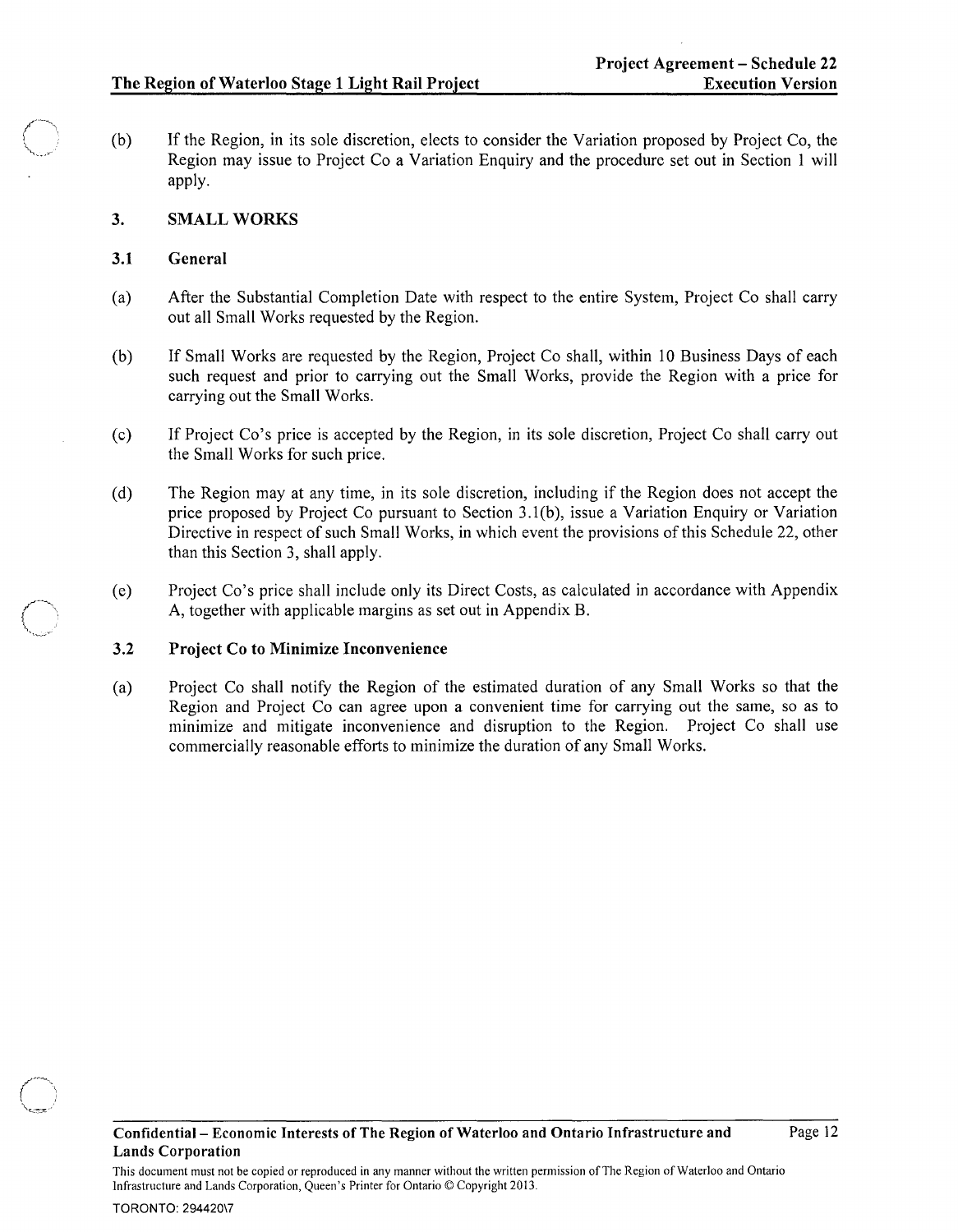# APPENDIX A

# CALCULATION OF DIRECT COSTS

### 1. DIRECT COSTS

- 1.1 Subject to Section 1.2 of this Appendix A, the term "Direct Cost" means the cumulative total, without duplication, of only the following amounts, as paid or incurred by Project Co or each Subcontractor, as applicable, to the extent that they specifically relate to, and are attributable to, the Variation under which Project Co is expressly entitled to its Direct Cost and would not otherwise have been incurred:
	- (i) wages and benefits paid for labour in the direct employ of Project Co or each Subcontractor while perfonning that part of the Project Operations on the Lands and/or Site;
	- (ii) salaries, wages and benefits of Project Co's or each Subcontractor's personnel when stationed at the site office in whatever capacity employed, or personnel engaged at shops or on the road, in expediting the production or transportation of materials or equipment;
	- (iii) salaries, wages and benefits of Project Co's or each Subcontractor's office personnel engaged in a technical capacity;
	- (iv) without limiting Sections 1.1(i), 1.1(ii) and 1.1(iii) of this Appendix A, contributions, assessments or taxes incurred for such items as employment insurance, provincial health insurance, workers' compensation, and Canada Pension Plan, insofar as such costs are based on the wages, salaries, or other remuneration paid by Project Co for employees pursuant to Sections 1.1(i), 1.1(ii) and 1.1(iii) of this Appendix A, but excluding for certainty all income taxes on such wages, salaries and other remuneration;
	- (v) travel and subsistence expenses of Project Co's or each Subcontractor's officers or employees referred to in Sections 1.1(i), 1.1(ii) and 1.1(iii) of this Appendix A;
	- (vi) the cost of materials (including hand tools which have a retail value of \$2000 or less), products, supplies, equipment, temporary services and facilities, including transportation and maintenance thereof, which are consumed in the performance of the Variation;
	- (vii) the rental costs of all tools (excluding hand tools which have a retail value of \$2000 or less), machinery, and equipment used in the performance of the Variation, whether rented from or provided by Project Co or others, including installation, minor repair and replacement, dismantling, removal, transportation and delivery costs thereof;
	- (viii) deposits lost;
	- (ix) the amount of all Subcontracts with Subcontractors;
	- $(x)$  the amount paid for any design services;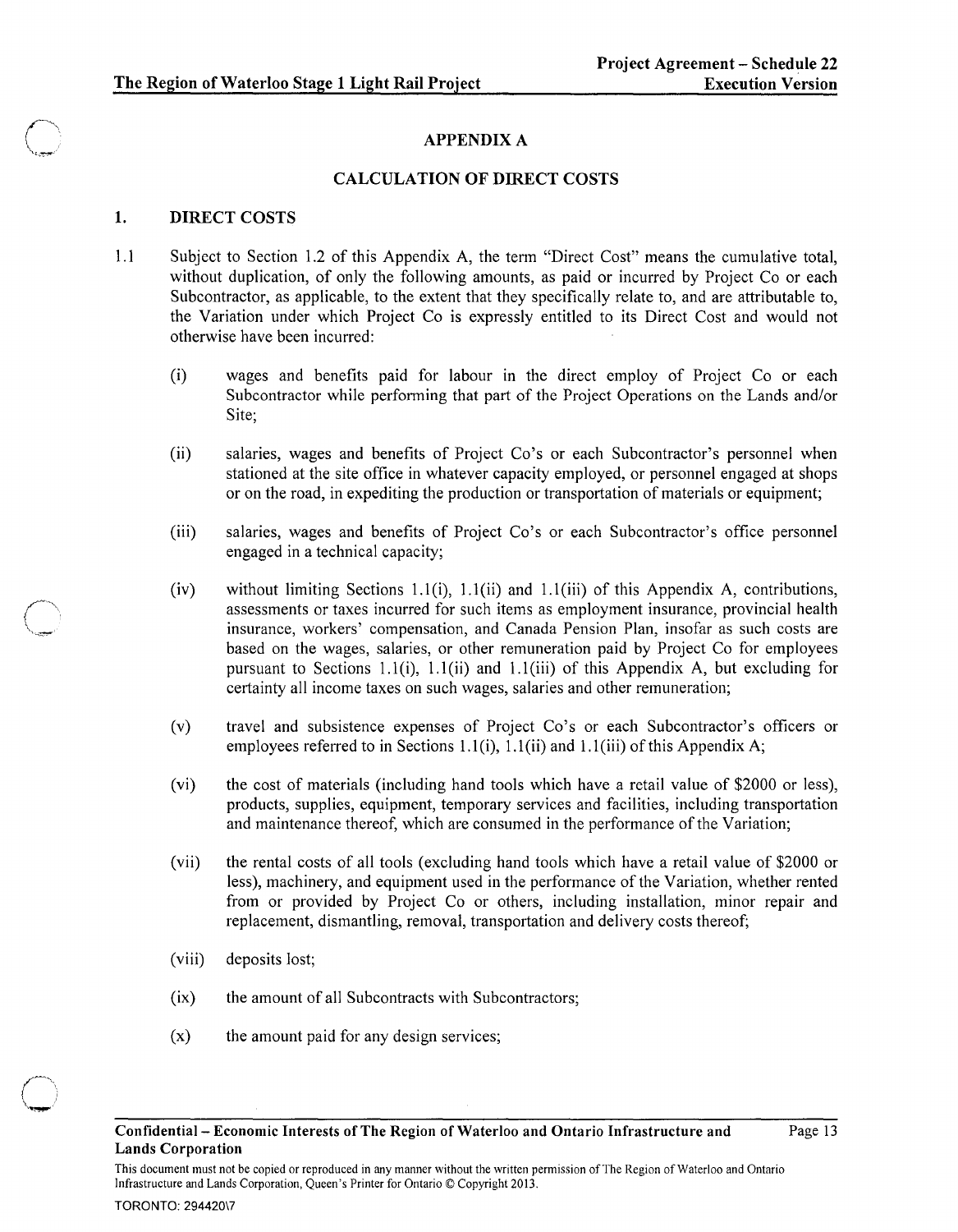- (xi) the cost of third party quality assurance required by the Region, such as independent inspection and testing services;
- (xii) charges levied by Governmental Authorities, but excluding fines or penalties not related to the implementation of the Variation;
- (xiii) subject to Section 1.1(iv) of this Appendix A, Taxes (and without limiting the obligation of the Region to pay HST payable by it under this Project Agreement), but excluding:
	- (A) HST;
	- (B) taxes imposed on Project Co or a Subcontractor based on or measured by income or profit or otherwise imposed under the Income Tax Act (Canada), the *Income Tax Act* (Ontario) or any similar statute in any other jurisdiction;
	- (C) capital taxes based on or measured by the capital of Project Co or a Subcontractor;
	- (D) taxes relating to withholdings on any payments by Project Co or a Subcontractor; and
	- (E) taxes relating to any business or activity other than the business or activities related to, and conducted for, the purposes of the Project Operations;
- (xiv) the cost of removal and disposal of contaminants, hazardous substances, waste products and debris for which Project Co is not responsible under this Project Agreement;
- (xv) termination payments which are required under Applicable Law to be made to employees of Project Co reasonably and properly incurred by Project Co arising as a direct result of any Variation reducing the scope of the Project Operations, except to the extent that such termination payments are provided for in contracts of employment, agreements or arrangements that were not entered into in the ordinary course of business and on commercial arm's length terms;
- (xvi) the cost of financing, including additional financing costs related to any delay caused by the implementation of the Variation;
- (xvii) the cost of competitively tendering any contract in relation to the proposed Variation which is required by Applicable Law or any policy applicable to the Region;
- (xviii) the cost of any additional insurance or performance security required or approved by the Region;
- (xix) the cost of obtaining all Project Co Permits, Licences, Approvals and Agreements; and
- (xx) reasonable fees and disbursements of Project Co's legal advisors.

#### TORONTO: 294420\7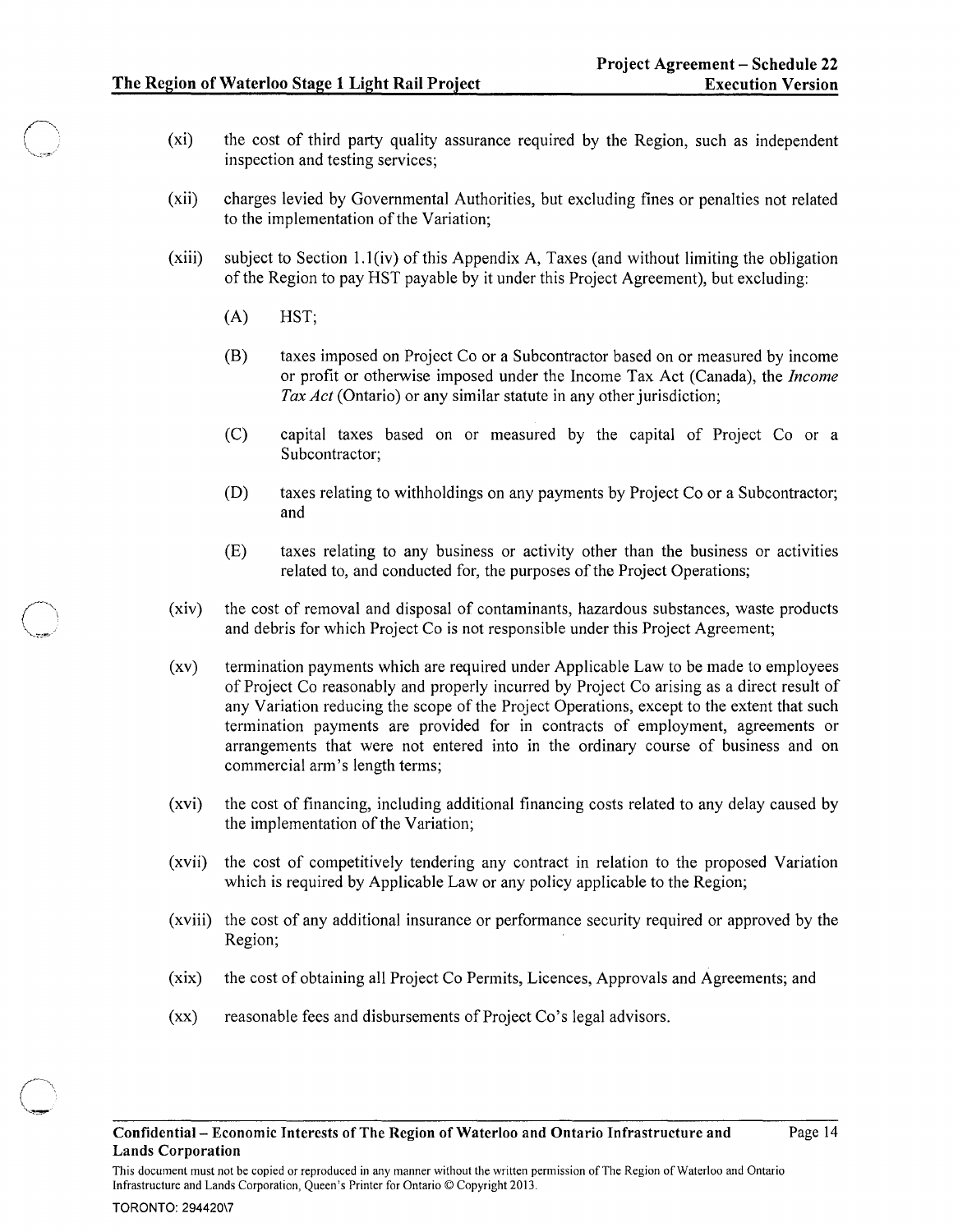- 1.2 The Direct Cost otherwise payable shall be subject to and limited by the following:
	- (i) the Direct Cost shall be net of all discounts, rebates and other price reductions and benefits, which relate to the Direct Cost incurred;
	- (ii) the amount paid for materials, products, supplies and equipment incorporated into the Project Operations as a result of the Variation shall not exceed commercially competitive rates available in the Province of Ontario for such materials, products, supplies and equipment from arms-length third party suppliers;
	- (iii) the amount paid for any design services included in the Direct Cost, whether provided by Project Co's personnel, consultants, manufacturers or manufacturers' consultants, for hourly paid personnel shall not exceed two times the actual salary received by those personnel (actual salary to be inclusive of all benefits, statutory remittances and holidays), and for salaried personnel, the actual salary per hour shall be calculated by dividing the annual salary (inclusive of all benefits, statutory remittances and holidays) by 2080 hours;
	- (iv) the amount paid for machinery and equipment rental costs shall not exceed the prevailing competitive commercial rate for which such equipment or machinery can be obtained in the Regional Municipality of Waterloo; and
	- (v) the Direct Cost shall not include any cost incurred due to the failure on the part of Project Co to exercise reasonable care and diligence in its attention to the prosecution of that part of the Project Operations.